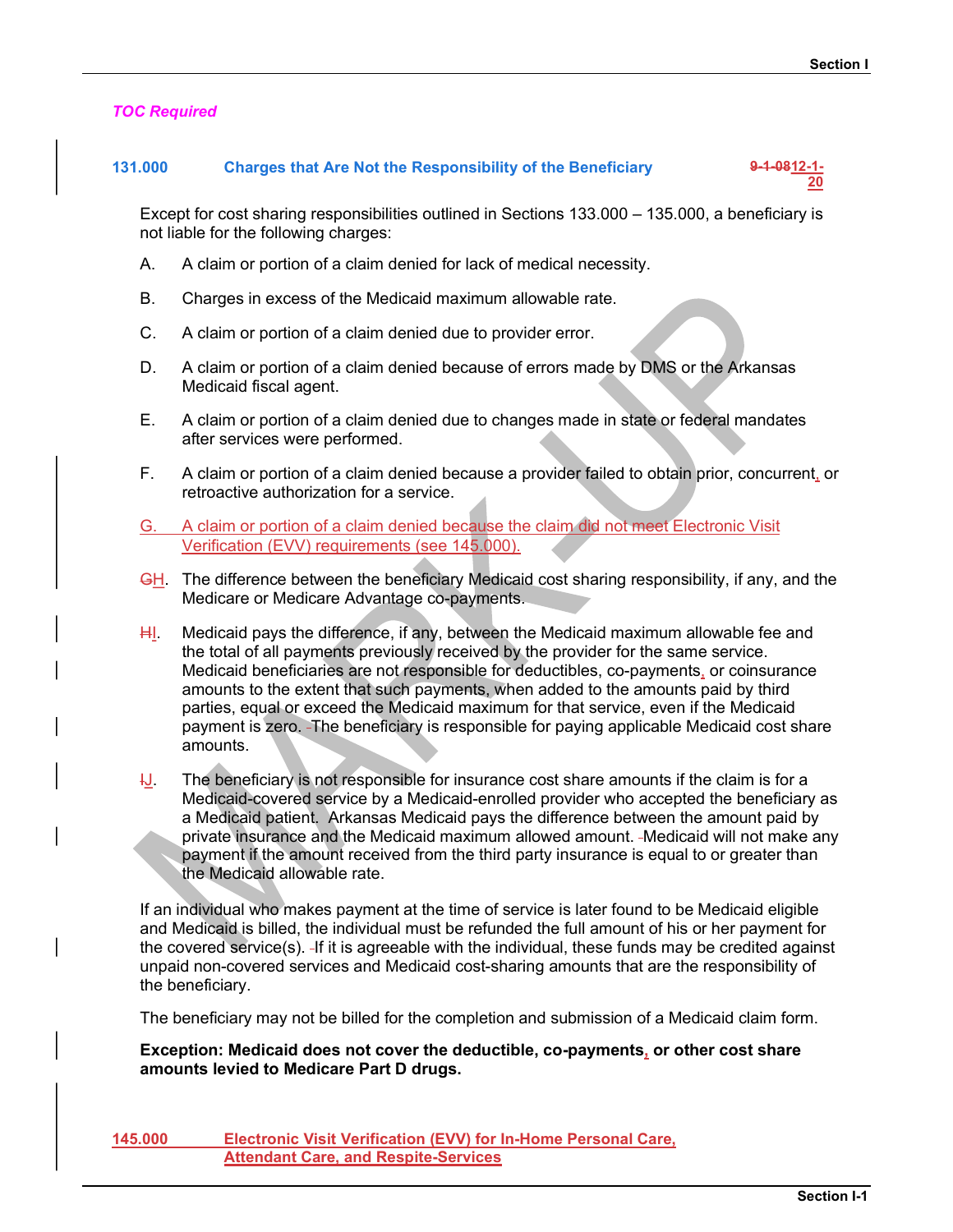## 145.100 Legal Basis and Scope of EVV Requirement 12-1-20

Section 1<br>
100 Legal Basis and Scope of EVV Requirement<br>
In accordance with section 12006 of the 21st Century Cures Act (42 U.S.C. § 1396b(l)), the<br>
Arkansas Department of Human Services (DHS) is implementing an electronic Arkansas Department of Human Services (DHS) is implementing an electronic visit verification Section 1<br>
100 Legal Basis and Scope of EVV Requirement<br>
In accordance with section 12006 of the 21st Century Cures Act (42 U.S.C. § 1396b(l)), the<br>
Arkansas Department of Human Services (DHS) is implementing an electronic paid by Medicaid. Section 1<br>
100 Legal Basis and Scope of EVV Requirement<br>
In accordance with section 12006 of the 21st Century Cures Act (42 U.S.C. § 1396b(l)), the<br>
Arkansas Department of Human Services (DHS) is implementing an electronic Legal Basis and Scope of EVV Requirement<br>
cordance with section 12006 of the 21st Century Cures Act (42 U.S.C. § 1396<br>
sas Department of Human Services (DHS) is implementing an electronic visi<br>
system for in-home personal

An EVV system is a telephone-, computer-, or other technology-based system under which visits verified with respect to:

- 
- 2. The individual receiving the service(s);
- 3. The date of the service(s);
- 4. The location of service delivery;
- 5. The individual providing the service(s); and
- 6. The time the service(s) begins and ends.

The EVV requirement establishes utilization standards for provider agencies to electronically verify home visits and verify that clients receive the services authorized for their support and for which Medicaid is being billed.

In accordance with section 12006 of the 21st Century Cures Act (42 U.S.C. § 1396b(l)), the<br>Arkansas Department of Human Services (DHS) is implementing an electronic visit verification<br>(EVV) system for in-home personal care Arkansas Department of Human Services (DHS) is implementing an electronic visit verification<br>
<u>GEVV) system is a telephone, computer, or other technology-based system under which visits<br>
paid by Medicaid,<br>
An EVV system is</u> Entity (PASSE), the ARChoices Medicaid §1915(c) Home and Community-Based Services Waiver, or under any self-direction plan.

An EVV system is a telephone, computer. or other technology-based system under which visits<br>verified with respect to:<br>
1. The type of service(s) performed:<br>
2. The individual receiving the service(s):<br>
3. The date of the s 24-hour residential settings are not subject to the EVV requirement because they do not involve an "in home" visit. This includes without limitation PCS, attendant care, and respite services 1. The type of service(s) performed;<br>
2. The individual receiving the service(s);<br>
4. The location of service delivery;<br>
4. The location of service delivery;<br>
5. The influidual providing the service(s); and<br>
6. The EVV req setting. 1. The incurrent establishes utilization shares are available from the DHS EVV requirement establishes utilization standards for provider agencies to electronically<br>which Medicald is being billed.<br>Which Medicald is being b

PCS, attendant care or respite services provided to a student in a public school is not subject to the EVV requirement because it does not involve an "in-home" visit.

DHS EVV Vendor contact information.

# 145.200 EVV Participation Requirements 12-1-20

To submit a claim for any service that is subject to the EVV requirement or pay based upon a self-directed plan of care subject to the EVV requirement, a provider must:

- 1. Submit and maintain on file with both DHS Provider Enrollment and the DHS EVV Vendor a contact e-mail address for the provider. The e-mail address must be one that is active and is controlled and regularly checked by the provider. The e-mail address must be a business address that is unique to the provider and must not be an employee's personal e-mail address or other shared address. The e-mail address submitted by a provider to DHS Provider Enrollment will be the e-mail address used shim care, and respite services provided to more than one person throughout a shift in dentital settings for not subject to the EVV requirement because they do not involve<br>if visit. This includes withour limitation PCS, at by the DHS EVV Vendor to create the provider's account to access the EVV system;
- 2. Obtain from DHS a Medicaid Practitioner Identification Number (PIN) for each and every caregiver employed or contracted by the provider to furnish care for which Medicaid PCS, attendant care, or respite care claims may be submitted;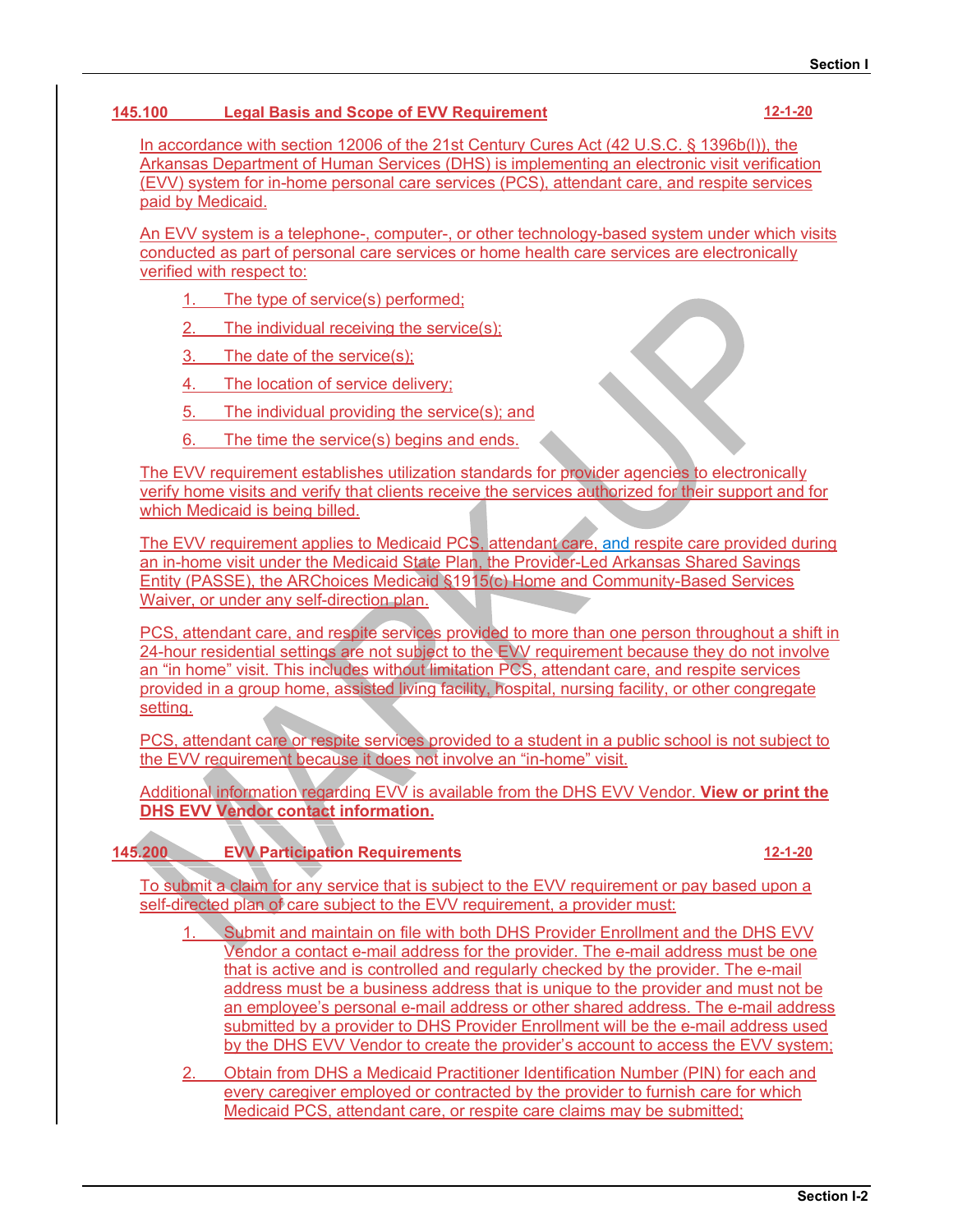|         |                   | Section I                                                                                                                                                                                                                                                                                                                                                                                                                                                                              |
|---------|-------------------|----------------------------------------------------------------------------------------------------------------------------------------------------------------------------------------------------------------------------------------------------------------------------------------------------------------------------------------------------------------------------------------------------------------------------------------------------------------------------------------|
|         | 3.                | Submit, with every claim for a service subject to the EVV requirement, the PIN for the<br>caregiver providing the service to the beneficiary. The PIN shall be listed in the field<br>for the Rendering Provider ID#;                                                                                                                                                                                                                                                                  |
|         |                   | Use an EVV system that documents and verifies every in-home visit resulting in a<br>claim for reimbursement. A provider must use the EVV system furnished by the DHS<br>EVV Vendor or a third-party EVV system that has been certified by the DHS EVV<br>Vendor;                                                                                                                                                                                                                       |
|         | 5 <sub>1</sub>    | Require caregivers employed or contracted by the provider to use EVV for all in-<br>home Medicaid-paid PCS, attendant care, or respite care, and train the caregivers on<br>the use of the provider's chosen EVV system;                                                                                                                                                                                                                                                               |
|         | 6.                | If the provider uses the DHS EVV system, register the provider's caregivers with the<br>EVV system. By registering a caregiver with the DHS EVV system, the provider is<br>attesting that all applicable requirements, including without limitation training<br>requirements, have been satisfied for that caregiver. A caregiver who is excluded or<br>debarred from participation in Medicaid under any state or federal law is not eligible<br>to register with the DHS EVV system; |
|         |                   | Create and maintain documentation to justify any manual modifications, adjustments,<br>or exceptions made by the provider in the EVV system after a caregiver has entered<br>or failed to enter any required information;                                                                                                                                                                                                                                                              |
|         | 8.                | Comply with EVV requirements established by the Centers for Medicare & Medicaid<br>Services (CMS);                                                                                                                                                                                                                                                                                                                                                                                     |
|         | 9.                | Comply with applicable federal and state laws regarding confidentiality of information<br>about clients receiving services; and                                                                                                                                                                                                                                                                                                                                                        |
|         | 10.               | Ensure that DHS may review documentation generated by an EVV system or obtain<br>a copy of that documentation at no charge.                                                                                                                                                                                                                                                                                                                                                            |
| 145.300 |                   | <b>EVV Claims Requirements</b><br>$12 - 1 - 20$                                                                                                                                                                                                                                                                                                                                                                                                                                        |
|         |                   | EVV is required for the following procedure codes and modifiers when the Place of Service is                                                                                                                                                                                                                                                                                                                                                                                           |
|         |                   | coded as the beneficiary's home (POS code 12):<br><b>Procedure Code</b><br><b>Modifier</b><br><b>Service Description</b>                                                                                                                                                                                                                                                                                                                                                               |
|         | T <sub>1019</sub> | Personal Care for a (non-RCF) Beneficiary Under 21                                                                                                                                                                                                                                                                                                                                                                                                                                     |
|         |                   |                                                                                                                                                                                                                                                                                                                                                                                                                                                                                        |

| 10.               |                                                                                                                                                                                                    | <u>Ensure that DHS may review documentation generated by an EVV system or obtain</u>                                                                |                                                    |               |
|-------------------|----------------------------------------------------------------------------------------------------------------------------------------------------------------------------------------------------|-----------------------------------------------------------------------------------------------------------------------------------------------------|----------------------------------------------------|---------------|
|                   | a copy of that documentation at no charge.                                                                                                                                                         |                                                                                                                                                     |                                                    |               |
|                   |                                                                                                                                                                                                    |                                                                                                                                                     |                                                    |               |
| .300              | <b>EVV Claims Requirements</b>                                                                                                                                                                     |                                                                                                                                                     |                                                    | $12 - 1 - 20$ |
|                   | EVV is required for the following procedure codes and modifiers when the Place of Service is                                                                                                       |                                                                                                                                                     |                                                    |               |
|                   | coded as the beneficiary's home (POS code 12):                                                                                                                                                     |                                                                                                                                                     |                                                    |               |
|                   | <b>Procedure Code</b><br><b>Modifier</b>                                                                                                                                                           | <b>Service Description</b>                                                                                                                          |                                                    |               |
| T <sub>1019</sub> |                                                                                                                                                                                                    |                                                                                                                                                     | Personal Care for a (non-RCF) Beneficiary Under 21 |               |
| T <sub>1019</sub> | U3                                                                                                                                                                                                 | <b>Older</b>                                                                                                                                        | Personal Care for a non-RCF Beneficiary Aged 21 or |               |
| S <sub>5125</sub> | U <sub>2</sub>                                                                                                                                                                                     | <b>Agency Attendant Care Traditional</b>                                                                                                            |                                                    |               |
| S5150             |                                                                                                                                                                                                    | Respite Care - In-Home                                                                                                                              |                                                    |               |
|                   | A claim for any of these procedure codes and modifiers may be rejected or denied, or subject to<br>recoupment, if delivery of the service was not verified by EVV or if there is any inconsistency |                                                                                                                                                     |                                                    |               |
|                   | among or between:                                                                                                                                                                                  |                                                                                                                                                     |                                                    |               |
|                   | The data submitted in the claim;                                                                                                                                                                   |                                                                                                                                                     |                                                    |               |
|                   |                                                                                                                                                                                                    | The data recorded by EVV for the claimed service;                                                                                                   |                                                    |               |
|                   | service; or                                                                                                                                                                                        | The data in the approved prior authorization or plan of care applicable to the claimed                                                              |                                                    |               |
|                   |                                                                                                                                                                                                    | Address or other eligibility data maintained in the Medicaid Management Information<br>System (MMIS) or other eligibility system maintained by DHS. |                                                    |               |

- 1. The data submitted in the claim;
- 
- 3. The data in the approved prior authorization or plan of care applicable to the claimed service; or
- 4. Address or other eligibility data maintained in the Medicaid Management Information System (MMIS) or other eligibility system maintained by DHS.

A claim for any of these procedure codes and modifiers is subject to the EVV requirement regardless of how the claim is submitted, including third-party EVV vendors, through a PASSE claims system, or through a self-direction plan.